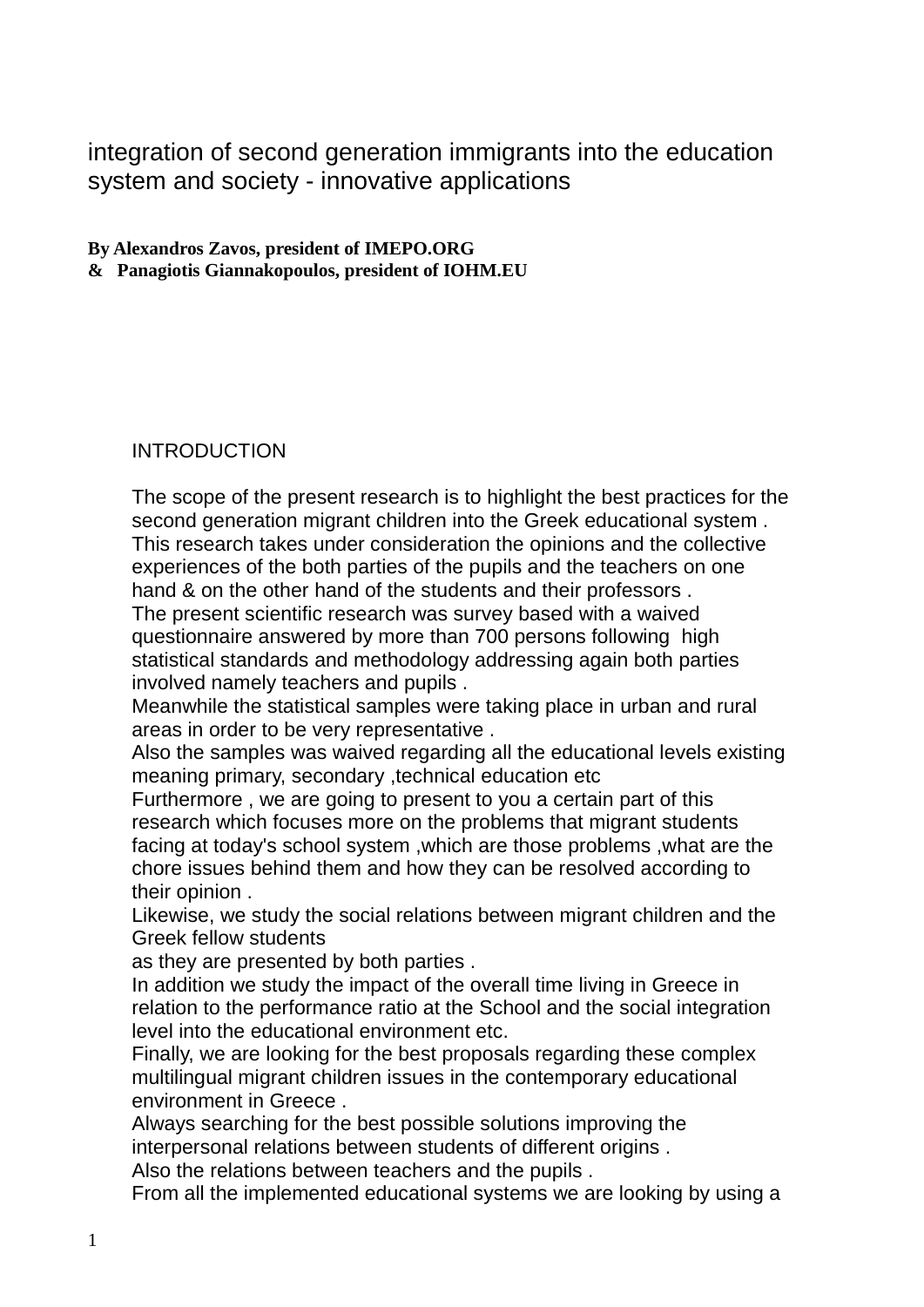scientific approach the most appropriate that according to their view will be the utmost effective , efficient and more accepted in the educational community !

To conduct this research work in respect to the important educational issues relevant to the second generation migrant children they were asked all the interviewed persons many questions and we are hereby submit their answers with the relevant statistical data presented in the following charts etc

#### **WHAT MONDEL OF SOCIAL INTEGRATION EVALUATE THE SECOND GENERATION** IMMIGRANTS AS THE MOST APPROPRIATE?

|                                                                                            |                     | PERCENTAGE (%) |
|--------------------------------------------------------------------------------------------|---------------------|----------------|
|                                                                                            | <b>ASSIMILATION</b> | 18,2           |
| Which model do you consider<br>that the second generation<br>migrant children would choose | <b>INTEGRATION</b>  | 34,5           |
|                                                                                            | MULTICULTURAL       | 43,6           |
|                                                                                            | DO NOT REPLY        | 3,6            |
|                                                                                            | <b>TOTAL</b>        | 100            |

Data TABLE 9.3

From data table 9.3 we see that the second generation immigrants accept as effectively in mentioned series the models of multiculturalism and social inclusion.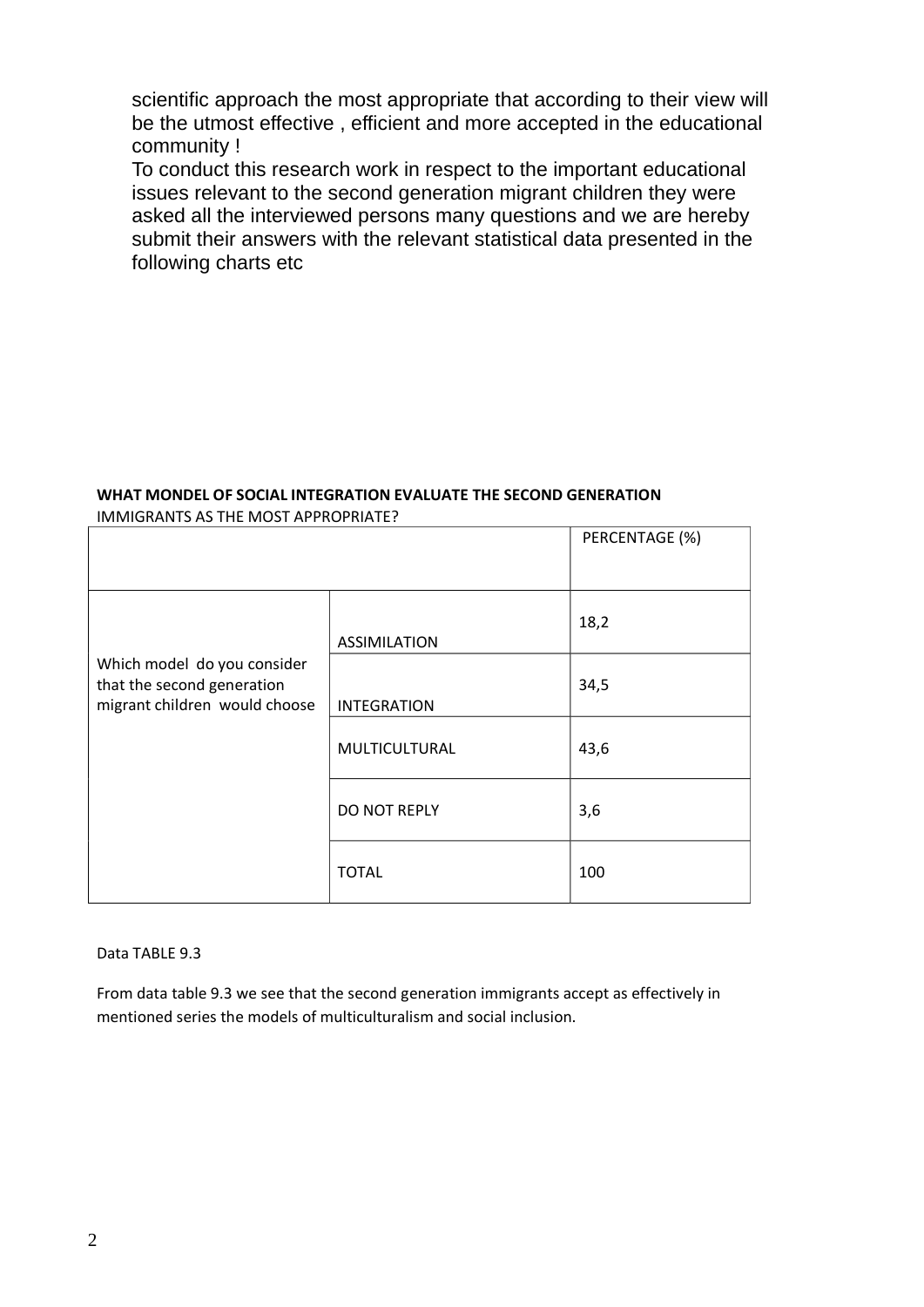|                                                            |                             | PERCENTAGE (%) |
|------------------------------------------------------------|-----------------------------|----------------|
|                                                            |                             |                |
|                                                            |                             | 23,6           |
|                                                            | <b>AGREE</b>                |                |
| Second generation migrants<br>Have equal rights with their | <b>ALMOST AGREE</b>         | 30,9           |
| fellow Greek students in the                               |                             |                |
| educational system and in the                              |                             | 5,5            |
| social life                                                | <b>NEITHER AGREE</b>        |                |
|                                                            | <b>NORE DISAGREE</b>        |                |
|                                                            |                             | 14,5           |
|                                                            | <b>I PARTIALLY DISAGREE</b> |                |
|                                                            |                             | 25,5           |
|                                                            | <b>DISAGREE</b>             |                |
|                                                            | <b>TOTAL</b>                | 100            |
|                                                            |                             |                |

#### **DO YOU BELIEVE THAT SECOND GENERATION IMMIGRANTS HAVE THE SAME RIGHTS** TO EDUCATION WITH THEIR PEERS GREEKS?

Data TABLE 9.5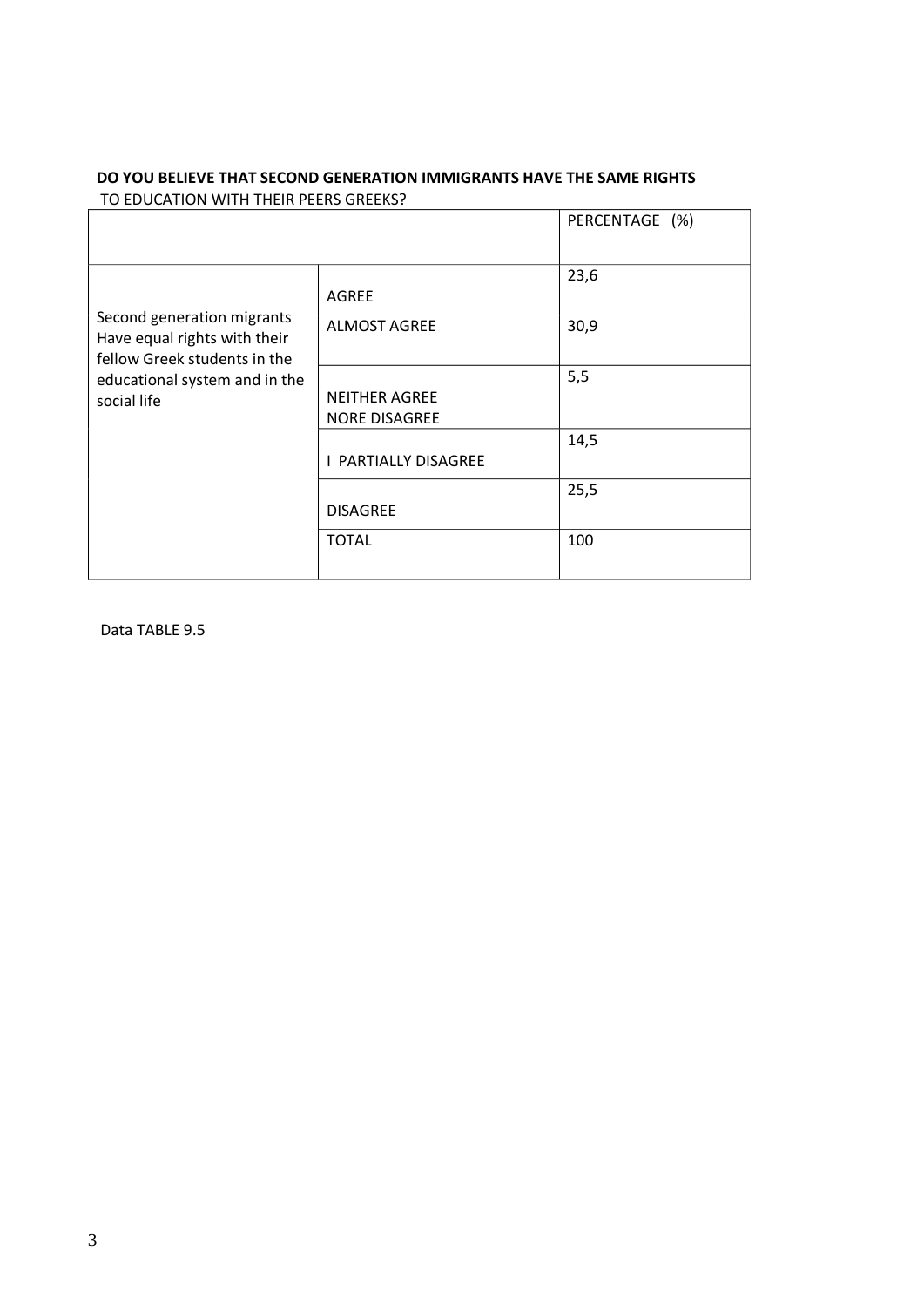|                                                                                                                                                      |                        | PERCENTAGE (%) |
|------------------------------------------------------------------------------------------------------------------------------------------------------|------------------------|----------------|
| Second generation migrant<br>children do they face<br>difficulties in their<br>interpersonal relations with<br>the fellow same age Greek<br>students | <b>AGREE</b>           | 18,2           |
|                                                                                                                                                      | PARTLY AGREE           | 34,5           |
|                                                                                                                                                      | <b>PARTLY DISAGREE</b> | 43,6           |
|                                                                                                                                                      | <b>DISAGREE</b>        | 3,6            |
|                                                                                                                                                      | <b>TOTAL</b>           | 100            |

#### **DO YOU BELIEVE THAT THE SECOND GENERATION IMMIGRANTS FACE DIFFICULTIES**  IN INTERPERSONAL RELATIONSHIPS WITH PEERS GREEKS?

#### Data TABLE 9.6

data tables 9.5 and 9.6 show that second generation immigrants feel that they have equal rights in the educational system with the native students while more than half say they do not have problems in interpersonal relationships with peers classmates .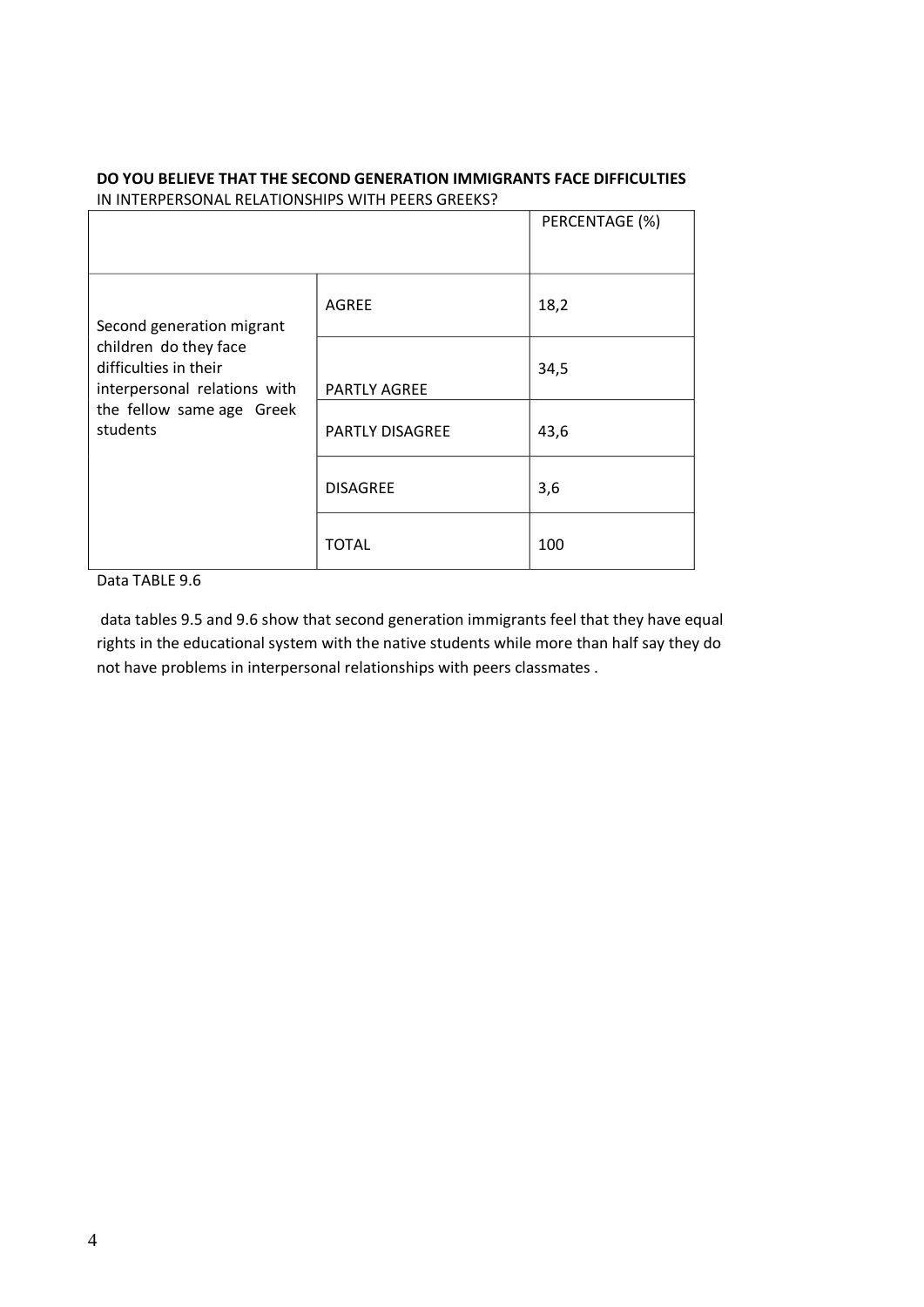#### **DO YOU BELIEVE THAT SECOND GENERATION IMMIGRANTS STILL LIVE IN AREAS** WITH A HIGH CONCENTRATION OF MIGRANTS?

|                                                      |                                              |  | PROCENTAGE (%) |  |
|------------------------------------------------------|----------------------------------------------|--|----------------|--|
| Second generation<br>Migrants children are living    | AGREE                                        |  | 23,6           |  |
| in areas with high density<br>of Migrant inhabitants | PARTLY AGREE                                 |  | 56,4           |  |
|                                                      | <b>NEITHER AGREE</b><br><b>NORE DISAGREE</b> |  | 3,6            |  |
|                                                      | PARTLY DISAGREE                              |  | 3,6            |  |
|                                                      | <b>DISAGREE</b>                              |  | 12,7           |  |
|                                                      | <b>TOTAL</b>                                 |  | 100            |  |

### Data table 9.4

Findings perhaps justified by the fact that most immigrant students residing in areas with high concentrations of immigrants that make it difficult to socialize with Greeks.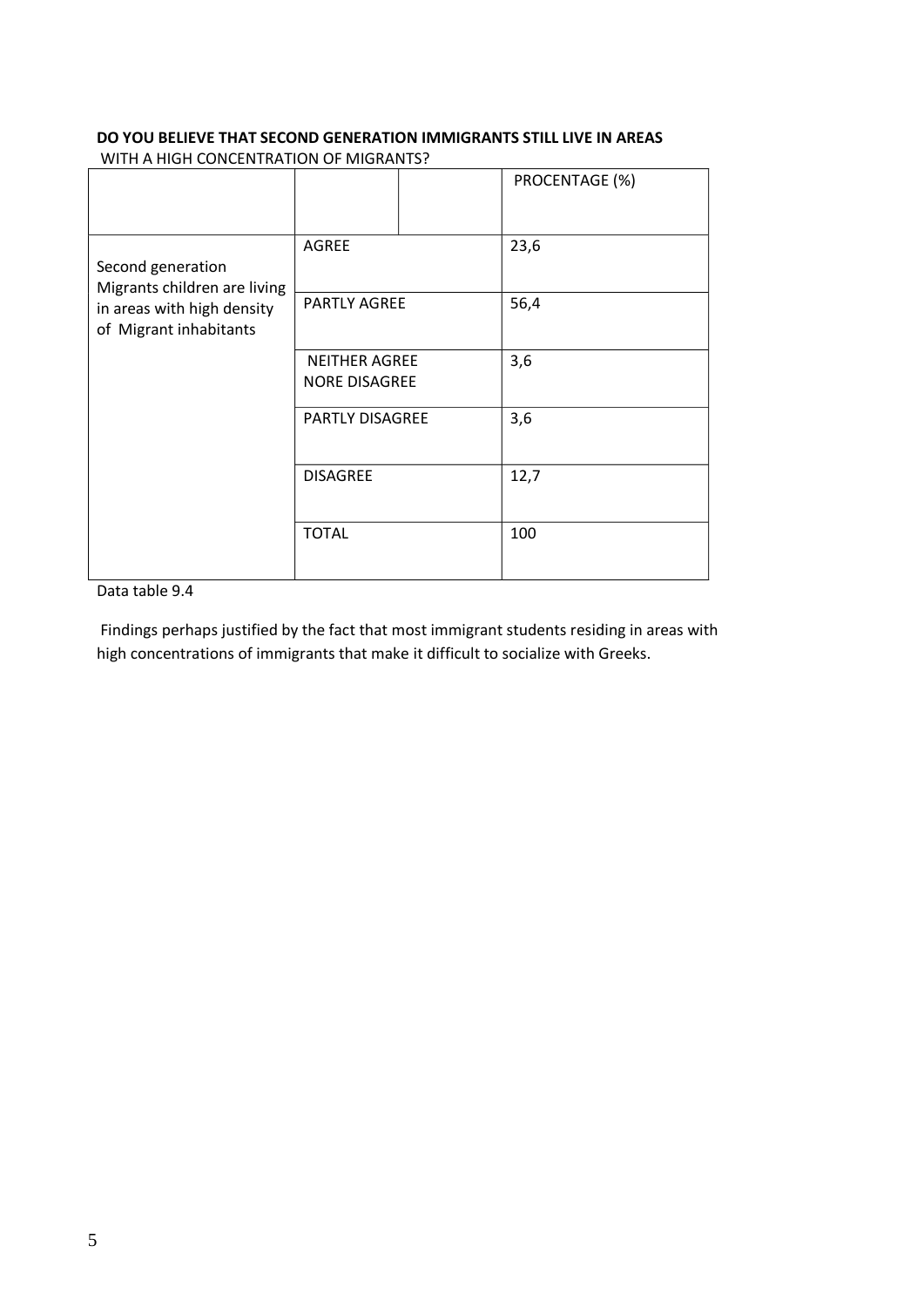#### **DO WE NEED NEW INTEGRATION POLICIES FOR SECOND GENERATION IMMIGRANTS?**

| Data TABLE 9.11                                     |                                              |  | Percentage (%) |
|-----------------------------------------------------|----------------------------------------------|--|----------------|
| Second generation                                   | <b>AGREE</b>                                 |  | 5,5            |
| migrants are embedded in<br>society and do not need | <b>PARTLY AGREE</b>                          |  | 18,2           |
| any integration policies                            | <b>NEITHER AGREE</b><br><b>NORE DISAGREE</b> |  | 1,8            |
|                                                     | <b>PARTLY DISAGREE</b>                       |  | 21,8           |
|                                                     | <b>DISAGREE</b>                              |  | 52,7           |
|                                                     | <b>TOTAL</b>                                 |  | 100            |

Observe that in this data table immigrants confirm by a large majority that specific integration policies need to apply for them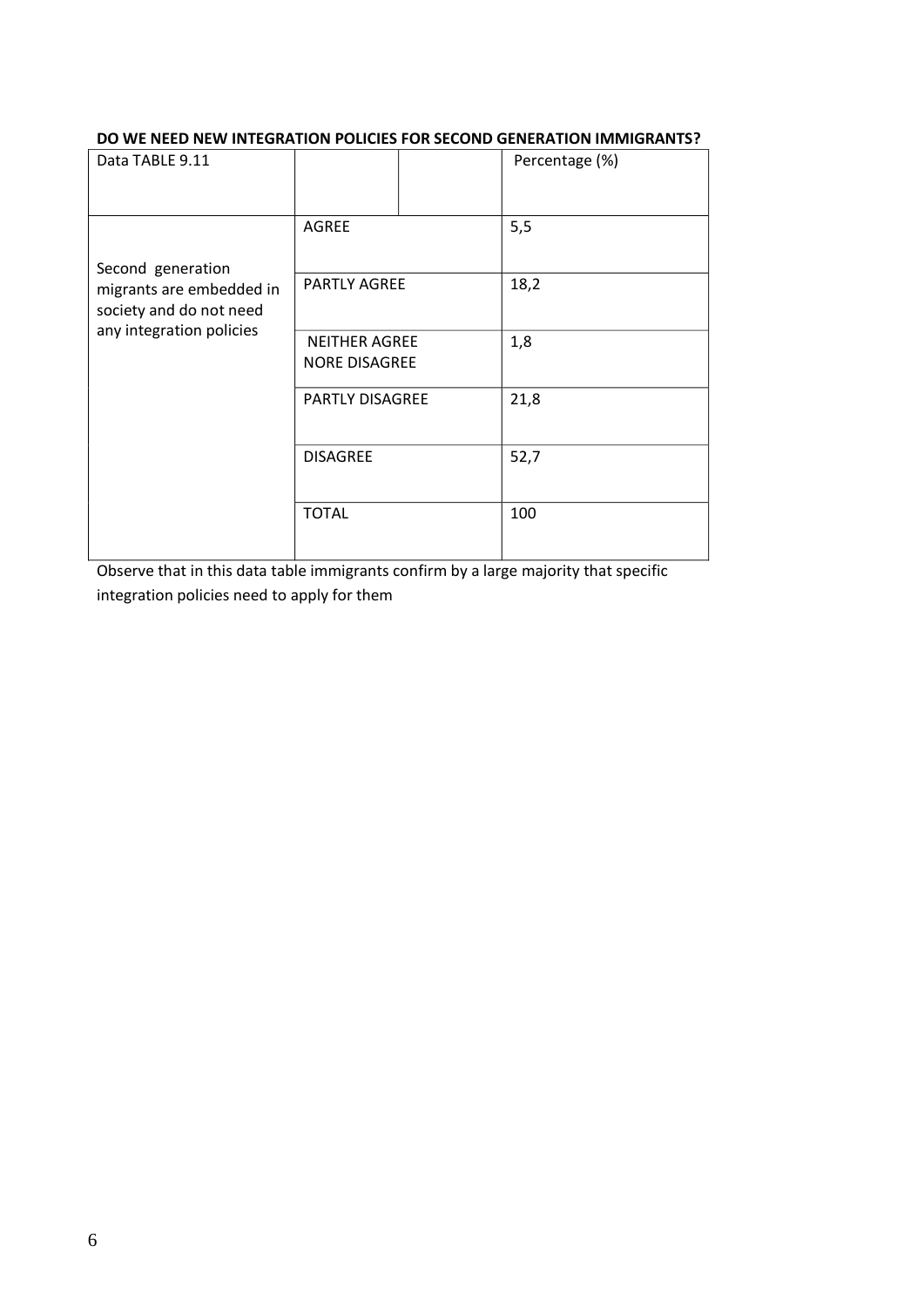#### **WHICH OF THE FOLLOWING POLICIES DO YOU THINK HAVE THE BEST RESULTS**  IN THE INTEGRATION OF THE SECOND GENERATION OF IMMIGRANTS

| able 9.15                                                  |                            | With flexible set<br>of policies that | With a set of<br>policies which                           | With polices<br>that concern the | With a mix of<br>policies which                                                                              |
|------------------------------------------------------------|----------------------------|---------------------------------------|-----------------------------------------------------------|----------------------------------|--------------------------------------------------------------------------------------------------------------|
|                                                            |                            | meet certain<br>needs                 | concern<br>primarily<br>naturalization<br>and citizenship | host society                     | concern the<br>Social<br>empowerment                                                                         |
| hich<br>; do you                                           | Very important             | 45,5                                  | 30,9                                                      | 38,2                             | 34,5                                                                                                         |
| is<br>e to                                                 | Significantly<br>important | 25,5                                  | 41,8                                                      | 36,4                             | 23,6                                                                                                         |
| e the<br>ntegration                                        | Average<br>important       | 16,4                                  | 10,9                                                      | 12,7                             | 27,3                                                                                                         |
| <b>iecond</b><br>tion                                      | Little important           | 9,1                                   | 10.9                                                      | 7,3                              | 7,3                                                                                                          |
| t's<br>n?<br>evaluate<br><i>nificance</i><br>score<br>$-5$ | Not important              | 1,8                                   | 5,5                                                       | 5,5                              | According to the<br>data table 9.15<br>students<br>considered as<br>very important<br>for integration<br>5,5 |
|                                                            | No reply                   | 1,8                                   |                                                           |                                  | 1,8                                                                                                          |
|                                                            | Total                      | 100                                   | 100                                                       | 100                              | 100                                                                                                          |

Policies to be flexible and meet the specific needs of migrants, assessing as important issues of naturalization and citizenship.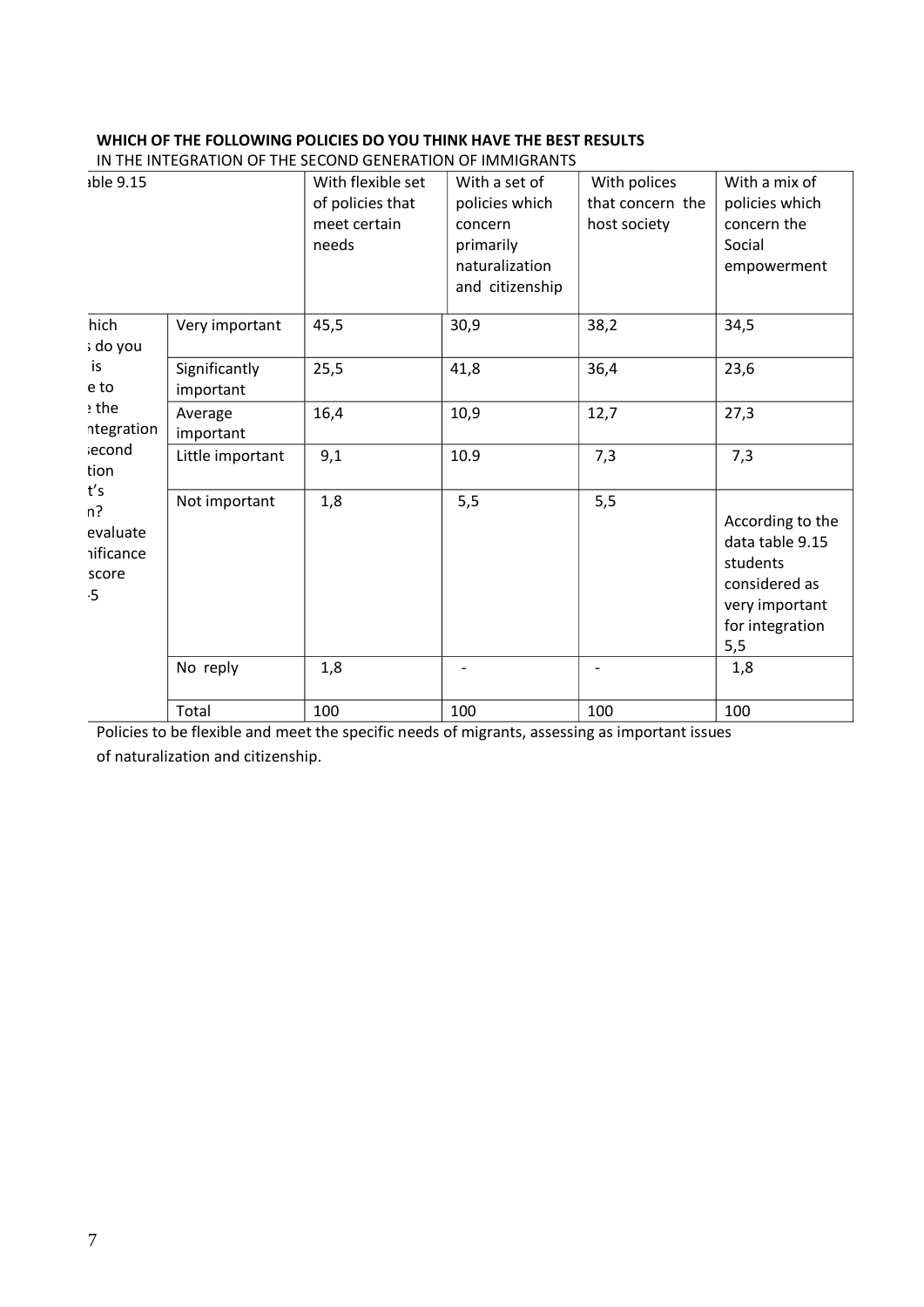#### **WHAT IS THE MEANING OF INTERCULTURAL EDUCATION**

| Data Table 9.17                                                      |                                                                                                                 | Percentage |
|----------------------------------------------------------------------|-----------------------------------------------------------------------------------------------------------------|------------|
|                                                                      |                                                                                                                 | ( %)       |
|                                                                      | Acceptance of all cultures of the host<br>society promotes non discrimination                                   | 9,1        |
| Which of the following statements<br>do you think best expresses the | Acceptance of the other elements of<br>culture promotes social piece                                            | 7,3        |
| meaning of the intercultural<br>education                            | Mutual and equal acceptance of different<br>cultures promotes the development of a<br>common communication code | 81,8       |
|                                                                      | No answer                                                                                                       | 1,8        |
|                                                                      | <b>TOTAL</b>                                                                                                    | 100        |

When asked how they define intercultural education respondents overwhelmingly (81, 8) % As mutual and equal acceptance of different cultural elements that promote the development of a common communication code.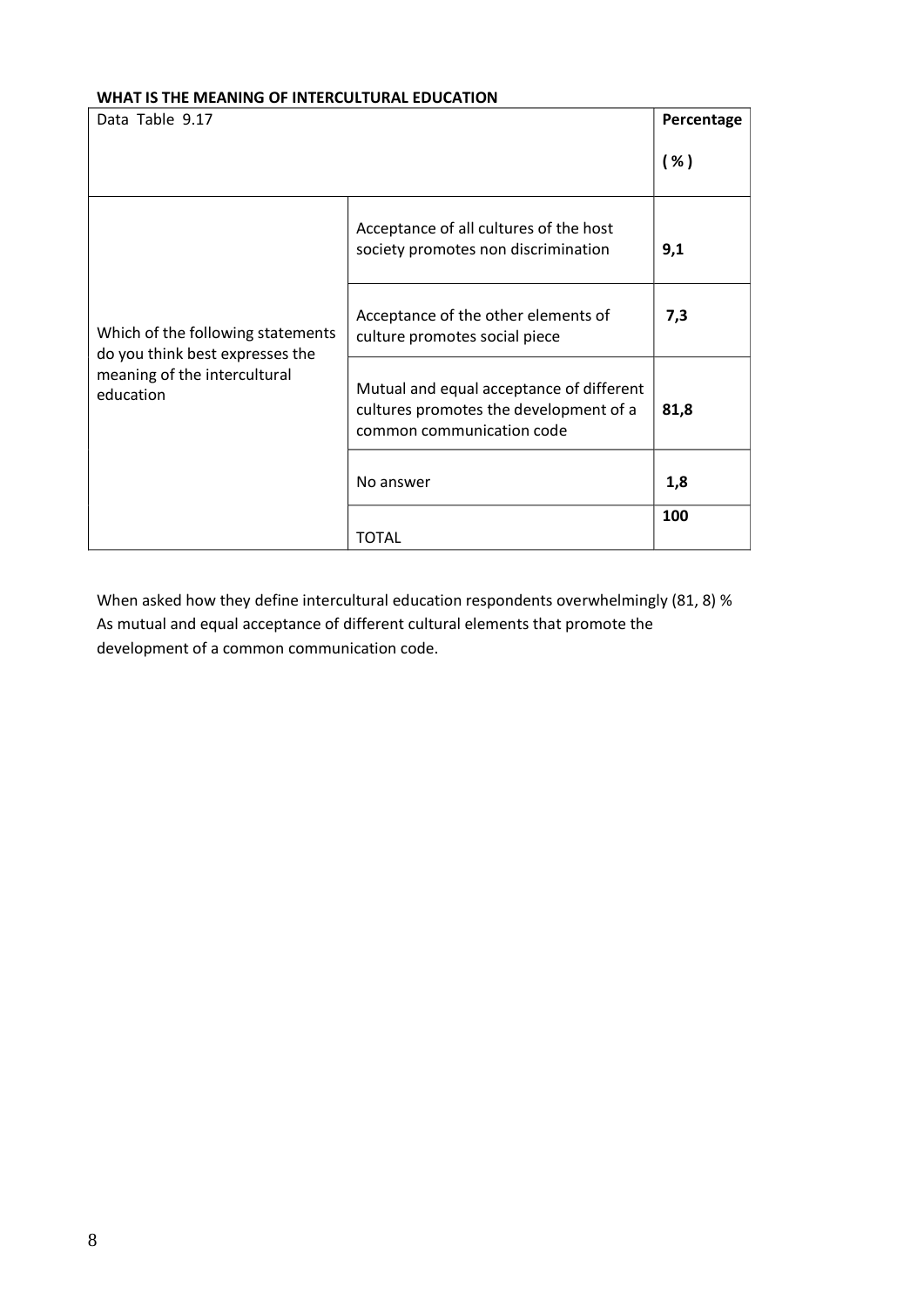| Objectives of education policy for second generation immigrants                       | <b>Classification</b><br>(by degree of<br>significance) |
|---------------------------------------------------------------------------------------|---------------------------------------------------------|
| Conquest of similar language level                                                    | $\mathbf{1}$                                            |
| Adaptation to the school environment                                                  | 2                                                       |
| Learning of Greek culture and history                                                 | $\overline{2}$                                          |
| Development of interpersonal relationships                                            | $\overline{\mathbf{4}}$                                 |
| The elimination of all types of discriminatory behavior from whenever<br>delivered at | 5                                                       |
| Acceptance of diversity                                                               | 6                                                       |
| Develop a common communication code based on the principal of<br>interculturalism     | 7                                                       |
| Acceptance of cultural elements of the other                                          | 8                                                       |
| The preservation of cultural identity                                                 | 9                                                       |
| Learning the cultures and history of other civilizations                              | 10                                                      |

## **EVALUATION OF EDUCATIONAL POLICY FOR SECOND GENERATION IMMIGRANTS**

Data Table 9.18

Evaluating the objectives to be education policy conclude that major players are learning

The Greek language as well as the history and culture of the host country furthermore the social integration into the school environment.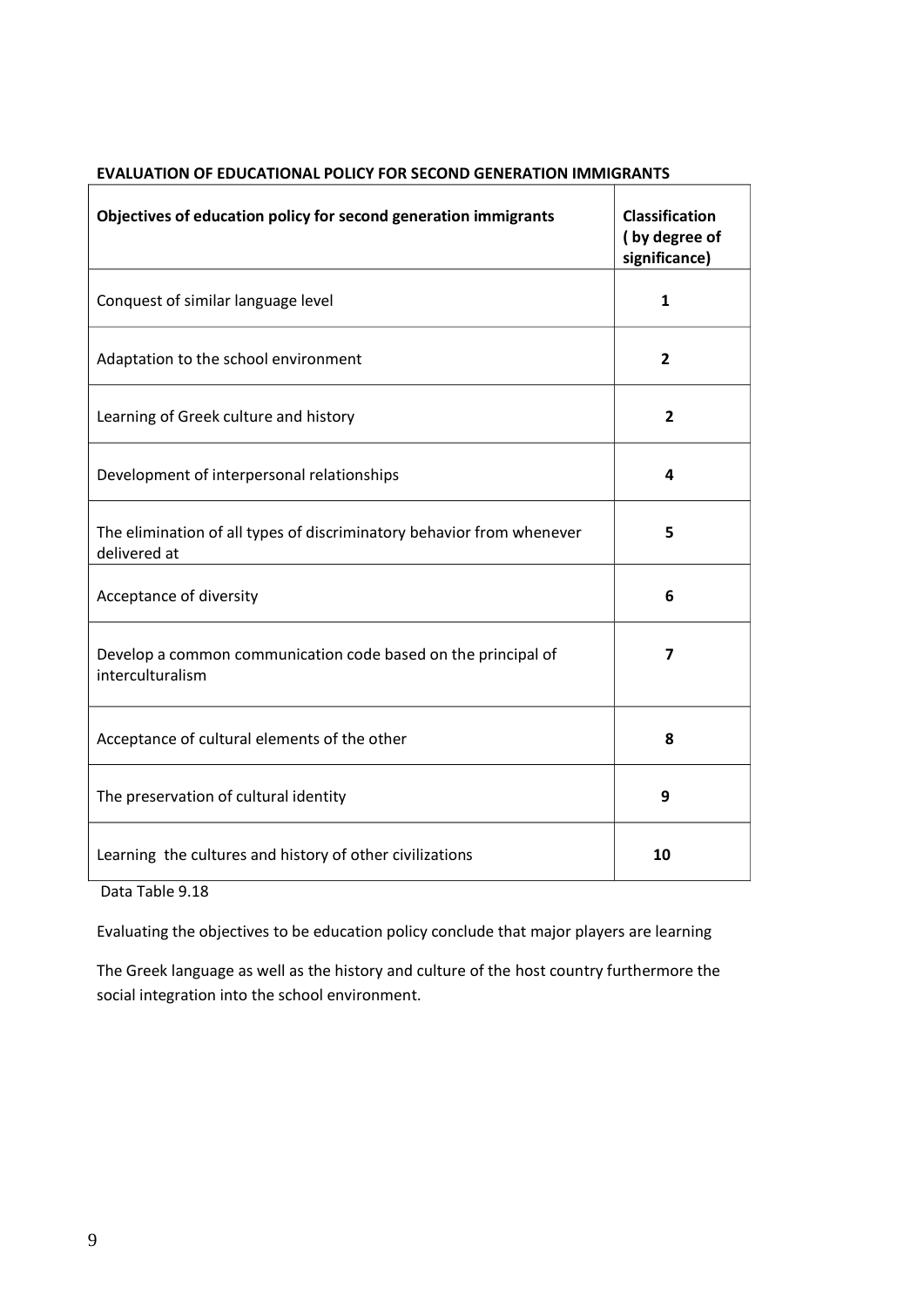#### **EDUCATIONAL POLICY AND**

INTERCULTURAL SCHOOLS

| Intercultural schools |      |               |      |                          |      |
|-----------------------|------|---------------|------|--------------------------|------|
| Suitability           |      | Effectiveness |      | Equilibrium cost benefit |      |
| Very much             | 52,7 | Very much     | 32,7 | Very much                | 10,9 |
| Much                  | 21,8 | Much          | 16,4 | Much                     | 14,5 |
| Enough                | 12,7 | Enough        | 27,3 | Enough                   | 32,7 |
| Little                | 3,6  | Little        | 14,5 | Little                   | 16,4 |
| Not at all            | 7,3  | Not at all    | 7,3  | Not at all               | 12,7 |
| No answer             | 1,8  | No answer     | 1,8  | No answer                | 12,7 |
| Total                 | 100  | Total         | 100  | Total                    | 100  |

Data table 9.25

On the data tables 9.25 ,9.29 , 9.33 , attempt was made with three questionnaires to evaluate three different types of reception classes for migrant students .

The evaluation was made as to the suitability of the effectiveness and cost benefit equilibrium .

Hence we present the corresponding data tables with their data .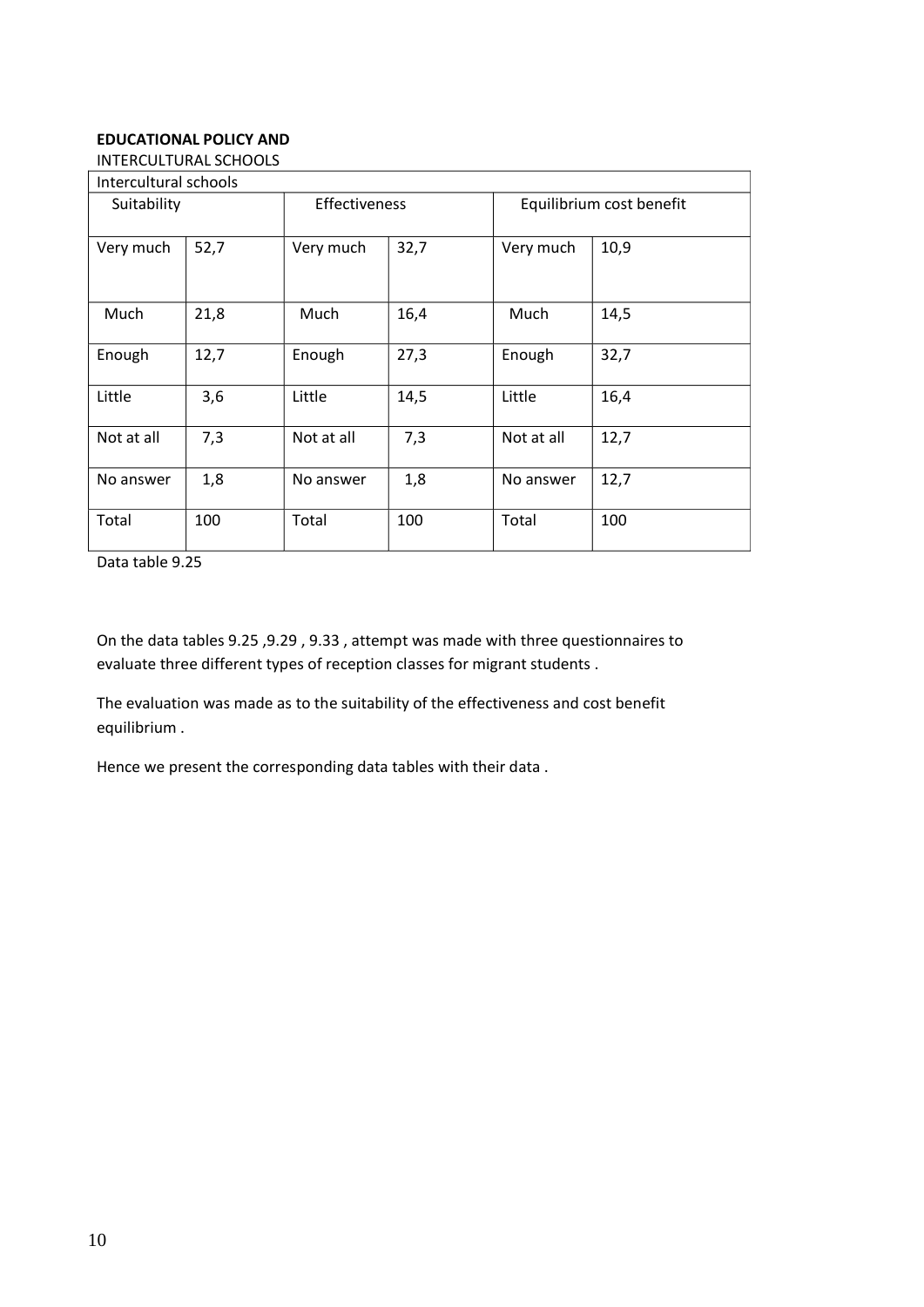### **EDUCATIONAL POLICY** AND

RECEPTION CLASSES

| <b>Reception classes</b> |      |                      |      |            |                                 |  |
|--------------------------|------|----------------------|------|------------|---------------------------------|--|
| <b>Suitability</b>       |      | <b>Effectiveness</b> |      |            | <b>Equilibrium cost benefit</b> |  |
| Very much                | 45,5 | Very much            | 23,6 | Very much  | 7,3                             |  |
| much                     | 23,6 | much                 | 18,2 | much       | 12,7                            |  |
| enough                   | 21,8 | enough               | 29,1 | enough     | 34,5                            |  |
| little                   | 9,1  | little               | 20,0 | little     | 20,0                            |  |
| Not at all               |      | Not at all           | 7,3  | Not at all | 14,5                            |  |
| No answer                |      | No answer            | 1,8  | No answer  | 10,9                            |  |
| Total                    | 100  | Total                | 100  | Total      | 100                             |  |

Data table 9.29

#### **HAVING TROUBLE AT SCHOOL AND IF SO**

## WHAT ARE THE MOST IMPORTANT **Problems at the school environment** 1 and 1 m  $\left| \right|$  % **1.Yes** 215 25,7 1.1. problems in the educational process  $118 | 14,1$ 1.1.1. Treatment by teachers 8 0,9 1.1.2. Problems on the courses  $99 \mid 11.8$ 1.1.3. Communication problems because of insufficient knowledge of the Greek language  $11 \mid 1,3$ 1.2. Socialization problems ( relationships with peers )  $\begin{array}{|l|l|} 85 & 10,2 \end{array}$ 1.2.1. Racist behavior 16 1,9 1.2.2. Acceptance problems 69 8,3 1.3. Logistical infrastructure problems 12 1,4 **2.No** 621 74,3 **Total** 836 100 Data table 7.75

1.1.1.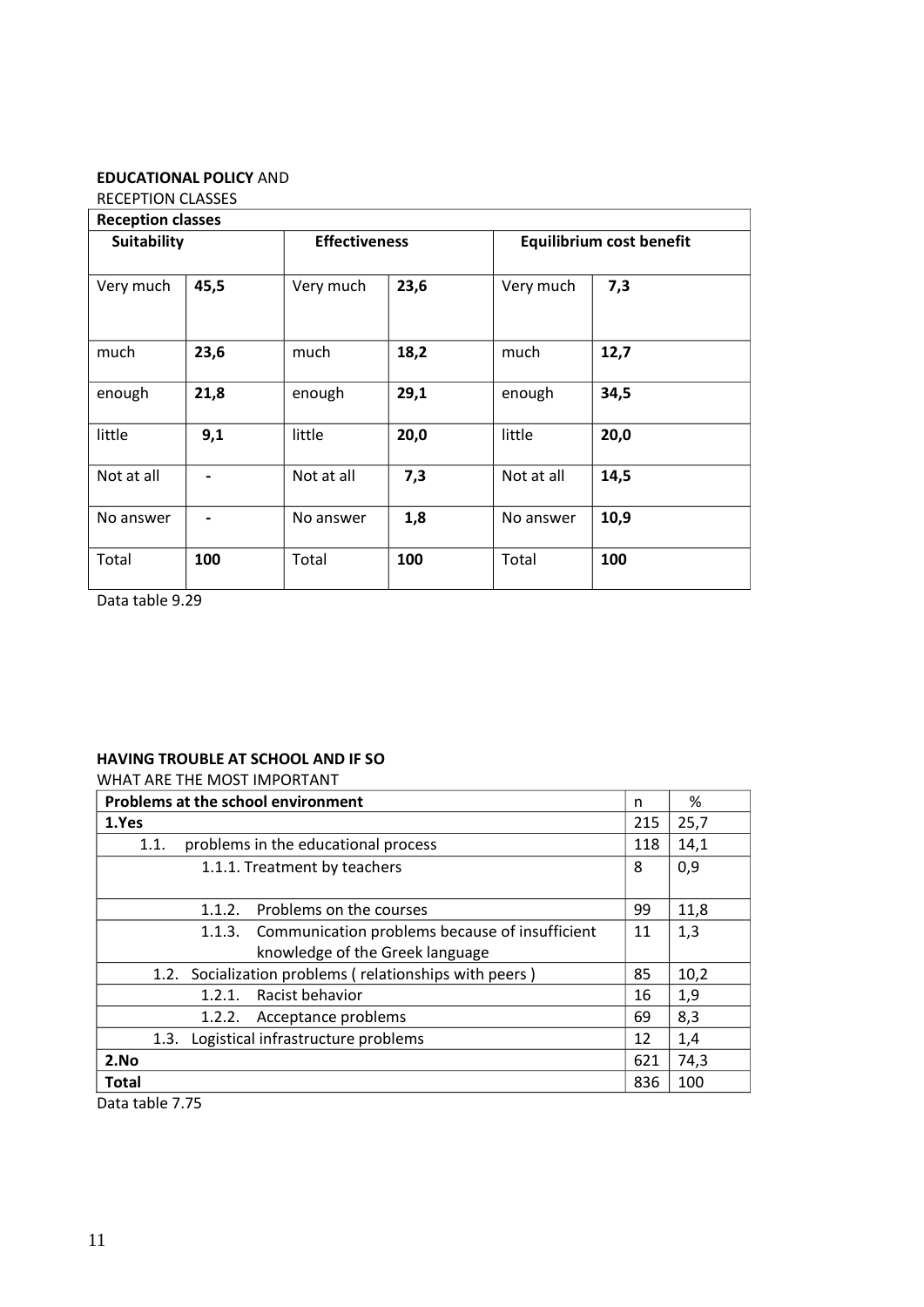#### **EDUCATIONAL POLICY AND**

| <b>TUTORIALS</b>        |      |                      |      |            |                                 |
|-------------------------|------|----------------------|------|------------|---------------------------------|
| <b>Tutorial lessons</b> |      |                      |      |            |                                 |
| Suitability             |      | <b>Effectiveness</b> |      |            | <b>Equilibrium cost benefit</b> |
| Very much               | 40   | Very much            | 21,8 | Very much  | 9,1                             |
| much                    | 25,5 | much                 | 23,6 | much       | 12,7                            |
| enough                  | 20   | enough               | 23,6 | enough     | 29,1                            |
| little                  | 9,1  | little               | 18,2 | little     | 18,2                            |
| Not at all              | 3,6  | Not at all           | 9,1  | Not at all | 20                              |
| No answer               | 1,8  | No answer            | 3,6  | No answer  | 10,9                            |
| Total                   | 100  | Total                | 100  | Total      | 100                             |

Data table 9.33

The data tables show that all three types of reception classes for immigrants are considered successful addressed each of them in a different target group of immigrants is shown by comparing excel slightly intercultural school based on the total of all three variables were taken into account .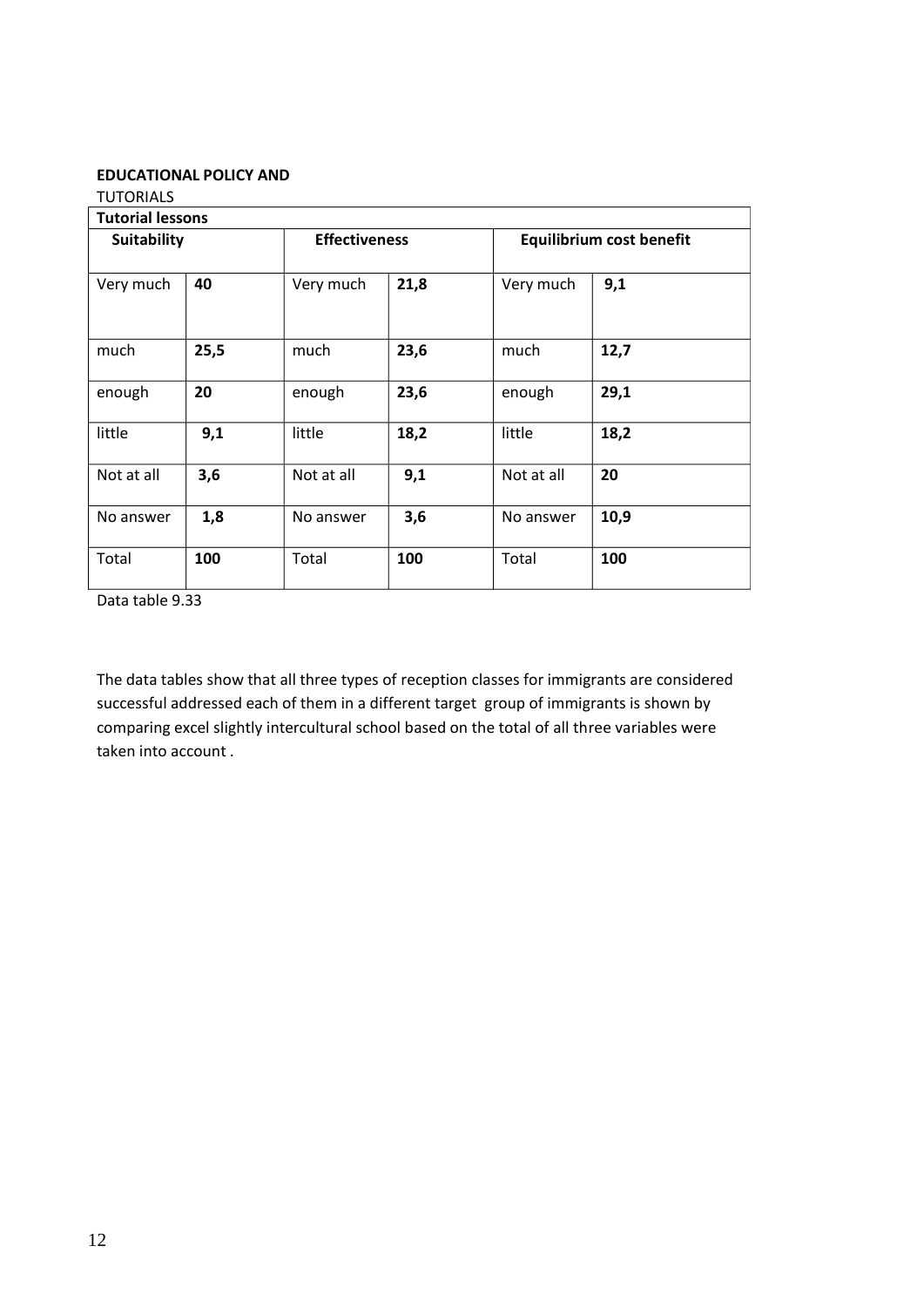#### **HAVING TROUBLE AT SCHOOL AND IF SO**

WHAT ARE THE MOST IMPORTANT

| Problems at the school environment                        | n   | %    |
|-----------------------------------------------------------|-----|------|
| 1.Yes                                                     | 215 | 25,7 |
| problems in the educational process<br>1.1.               | 118 | 14,1 |
| 1.1.1. Treatment by teachers                              | 8   | 0,9  |
| Problems on the courses<br>1.1.2.                         | 99  | 11,8 |
| 1.1.3. Communication problems because of insufficient     | 11  | 1,3  |
| knowledge of the Greek language                           |     |      |
| Socialization problems (relationships with peers)<br>1.2. | 85  | 10,2 |
| Racist behavior<br>1.2.1.                                 | 16  | 1,9  |
| Acceptance problems<br>1.2.2.                             | 69  | 8,3  |
| Logistical infrastructure problems<br>1.3.                | 12  | 1,4  |
| 2.No                                                      | 621 | 74,3 |
| Total                                                     | 836 | 100  |

Data table 7.75

#### **HAVING TROUBLE AT SCHOOL? AND IF SO**

WHAT ARE THE MOST IMPORTANT

| <b>Problems at school environment</b>                              | n   | ℅    |
|--------------------------------------------------------------------|-----|------|
| 1.Yes                                                              | 273 | 34,6 |
| 1.1. problems in the educational process                           | 197 | 25,0 |
| 1.treatment by teachers                                            | 18  | 2,3  |
| 2.problems on courses                                              | 149 | 18,9 |
| 3. communication problems because of insufficient knowledge of the | 30  | 3,8  |
| Greek language                                                     |     |      |
| 1.2. socialization problems (relationships with peers)             | 59  | 7,5  |
| 1.racist behavior                                                  | 29  | 3,7  |
| 2.acceptance problems                                              | 30  | 3,8  |
| 1.3. logistical infrastructure problems                            | 17  | 2,1  |
| 2.No                                                               | 516 | 65,4 |
| <b>Total</b>                                                       | 789 | 100  |

Data table 8.90

The question whether problems in the school environment, the largest number of pupils

Responded negatively to 65, 4 % on primary education and secondary education level 74, 3% As to those who answered positively identify their problems mainly in the educational process.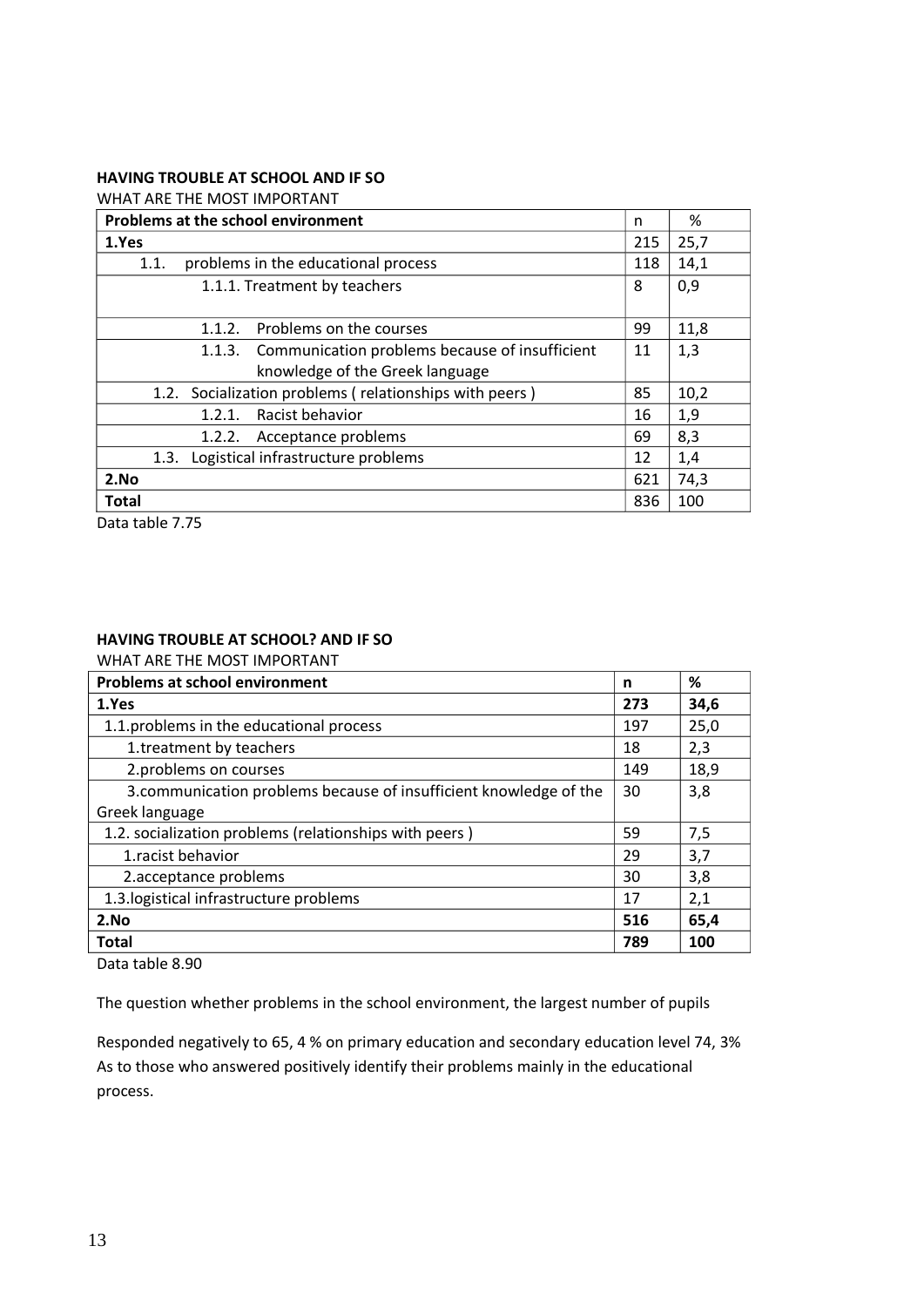#### **HOW IS YOUR RELATIONSHIP WITH YOUR GREEK CLASSMATES** ?

| Relationships with peers | n   | %    |
|--------------------------|-----|------|
| Good                     | 764 | 91,7 |
| Neutral                  | 46  | 5,5  |
| Bad                      | 23  | 2,8  |
| Total                    | 843 | 100  |
| _ _ _ _ _ _ _ _ _ _ _    |     |      |

Data table 11.79

Regarding the relationships with their peers in the classes the vast majority by 91,7 % characterizes very good

#### **WHAT IS YOUR RELATIONSHIP WITH THE SCHOOL TEACHERS?**

| Relationship with teachers | n   | %    |
|----------------------------|-----|------|
| Bad                        | 20  | 2,4  |
| Moderate                   | 26  | 3,1  |
| Good                       | 437 | 52,7 |
| Very good                  | 299 | 36,1 |
| Excellent                  | 47  | 5,7  |
| Total                      | 829 | 100  |

Data table8.76

Respectively in their relations with their teachers more than 94 % of them features of good to excellent.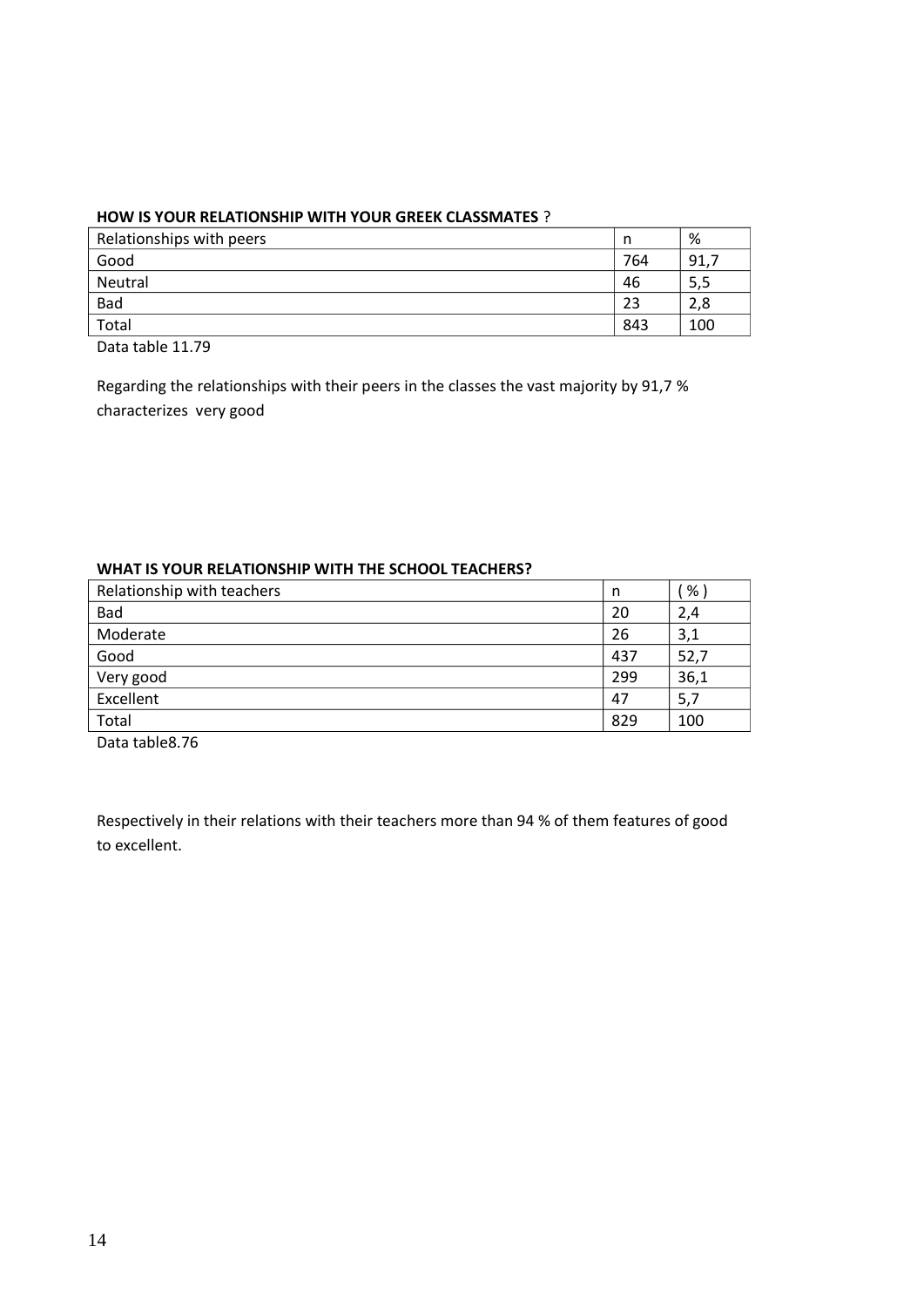#### **WHAT IS YOUR RELATIONSHIP WITH THE SCHOOL TEACHERS?**

| Relationship with teachers | n   | %    |
|----------------------------|-----|------|
| Bad                        | 20  | 2,4  |
| Moderate                   | 26  | 3,1  |
| Good                       | 437 | 52,7 |
| Very good                  | 299 | 36,1 |
| Excellent                  | 47  | 5,7  |
| Total                      | 829 | 100  |

Data table8.76

Respectively in their relations with their teachers more than 94 % of them features of good to excellent.

# **EXISTANCE OF CORRELATION BETWEEN THE COUNTRY OF ORIGIN** AND

THE PERFORMANCE AT SCHOOL

|                                             | Definition of second - generation immigrants |      |      |      |       |     |
|---------------------------------------------|----------------------------------------------|------|------|------|-------|-----|
| Existence of correlation between origin and | <b>Born</b>                                  |      | Came |      | Total |     |
| performance                                 | n                                            | %    | n    | %    | n     | %   |
| <b>Yes</b>                                  | 522                                          | 53,4 | 70   | 43,8 | 592   | 52, |
| No.                                         | 456                                          | 46,6 | 90   | 56,3 | 546   | 48, |
| Total                                       | 978                                          | 100  | 160  | 100  | 1138  | 100 |

Data table 12.70

 The causality between country of origin and school performance believe that students born in the country have a slight edge in the overall performance come to those who came to the country at a later age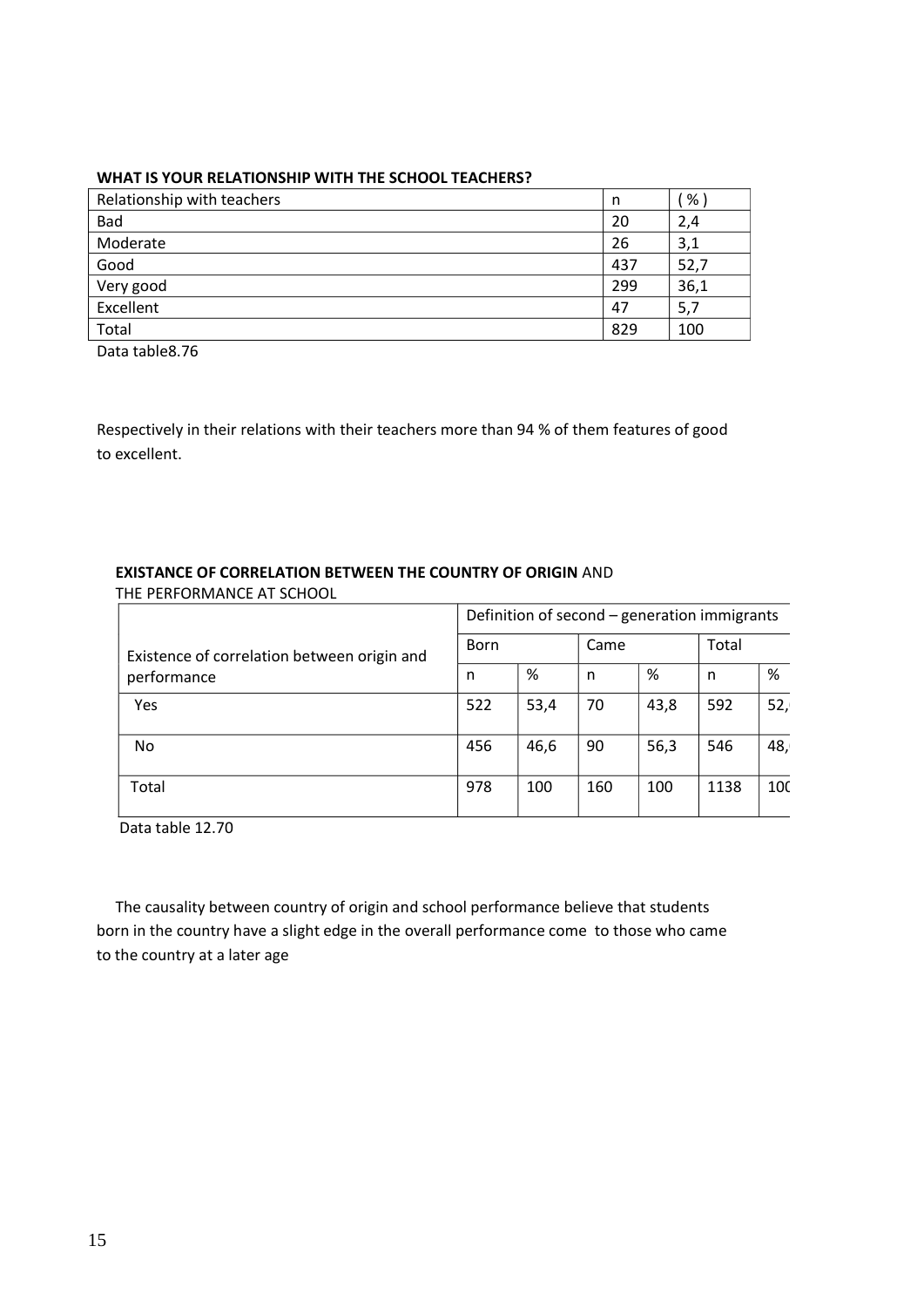#### **WHAT IS YOUR RELATIONSHIP WITH THE SCHOOL TEACHERS?**

| Relationship with teachers | n   | %    |
|----------------------------|-----|------|
| Bad                        | 20  | 2,4  |
| Moderate                   | 26  | 3,1  |
| Good                       | 437 | 52,7 |
| Very good                  | 299 | 36,1 |
| Excellent                  | 47  | 5,7  |
| Total                      | 829 | 100  |

Data table8.76

Respectively in their relations with their teachers more than 94 % of them features of good to excellent.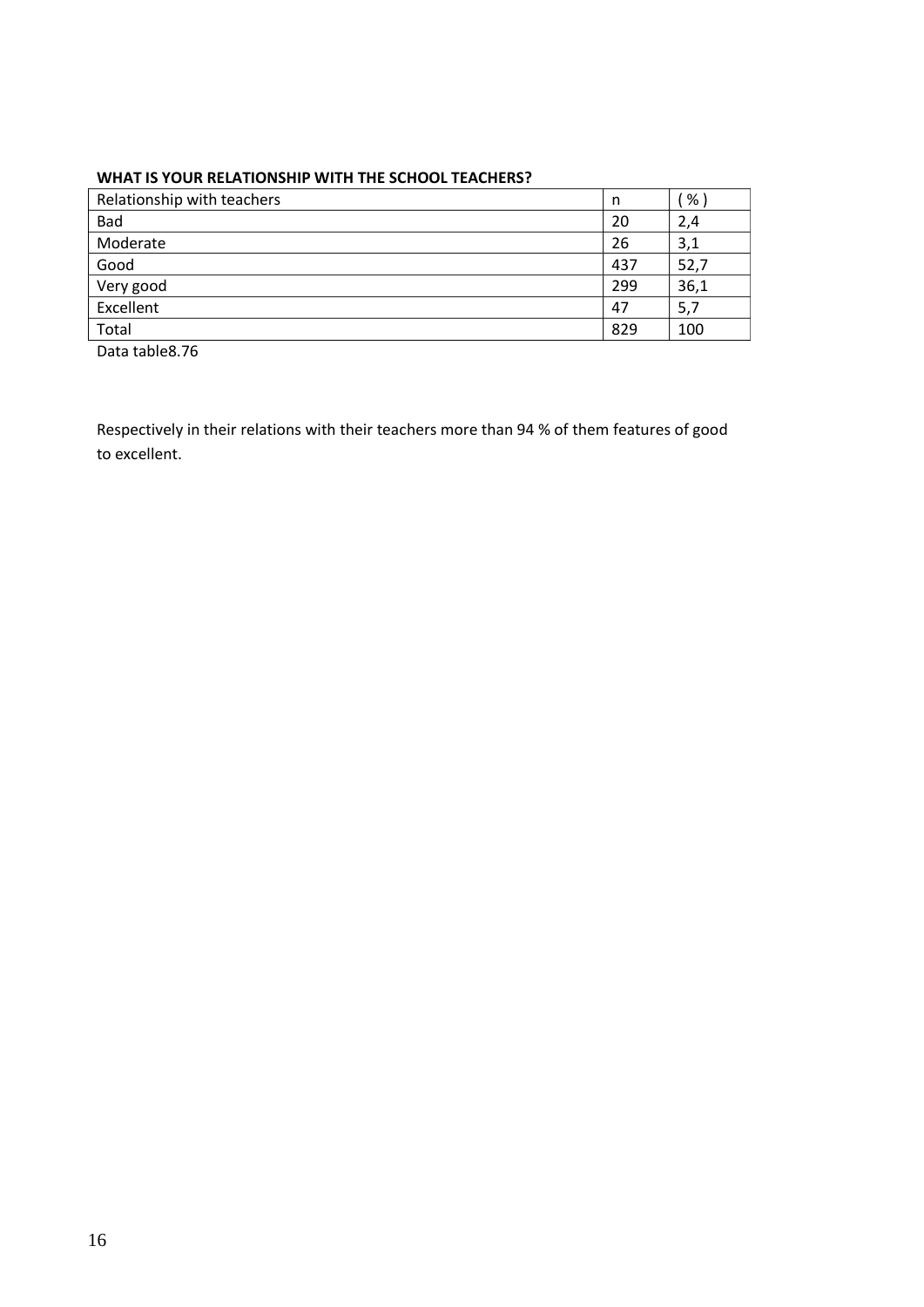## **STUDENTS FROM OTHER COUNTRIES FACE ACCORDING TO YOUR OPINION PROBLEMS IN SCHOOL**?

IF SO, WHAT ARE THE MAIN CAUSES

| <b>Thematic analysis</b>                                   | n    | ( %) |
|------------------------------------------------------------|------|------|
| Yes<br>1.                                                  | 594  | 49,0 |
| 1.1.<br>Because language                                   | 304  | 25,1 |
| 1.2.<br>due to poor performance in the theoretical lessons | 27   | 2,2  |
| 1.3.<br>due to integration problems at school environment  | 80   | 6,6  |
| due to lack of support from the family environment<br>1.4. | 130  | 10,7 |
| 1.5. due to different culture and cultural patterns        | 53   | 4,4  |
| No                                                         | 619  | 51,0 |
| <b>Total</b>                                               | 1213 | 100  |

Data table 6/59

When asked if the pupils who come from other countries facing general problems in courses about the half answered no meanwhile the other half yes. As main problem respondents of yes identify the difficulty in Greek language.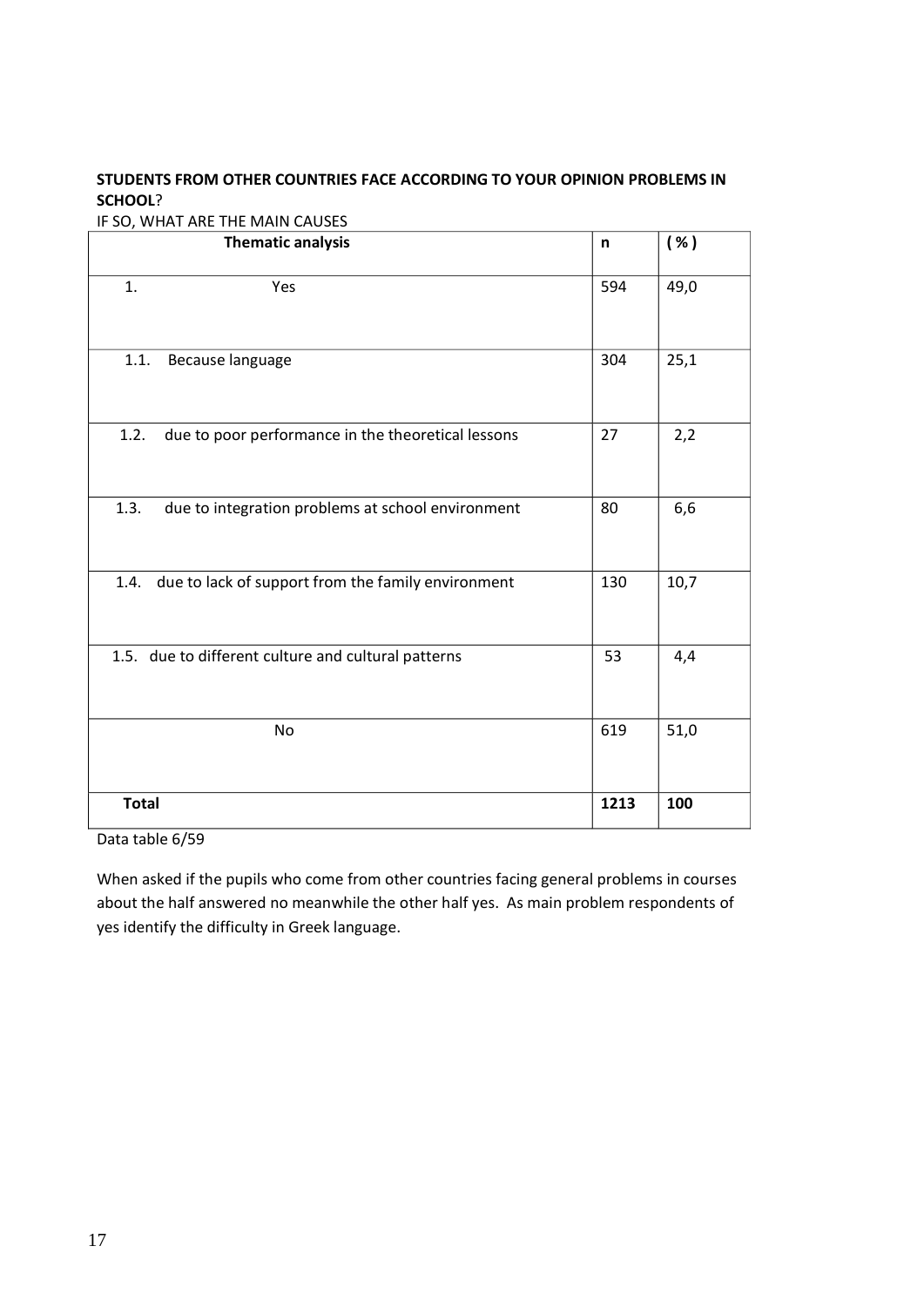# **IN WHICH AREAS DO YOU CONSIDER THAT**

## BENEFITS MORE

THE EMIGRATION SOCIETIES

| $\overline{5}$                                                   | Reap<br>many<br>economic<br>benefits | Derive<br>benefits<br>related to<br>the<br>development<br>of their<br>economic<br>status | Benefiting<br>the<br>development<br>of science | Derive<br>no<br>benefits | Utilize<br>second<br>generation<br>immigrants<br>to send<br>new<br>immigrants | Reduce the<br>social and<br>economic<br>development<br>because<br>their<br>productivity<br>potential is<br>outside of<br>the country | Utilize<br>second<br>generation<br>immigrants<br>to<br>disseminate<br>their<br>cultural<br>values |
|------------------------------------------------------------------|--------------------------------------|------------------------------------------------------------------------------------------|------------------------------------------------|--------------------------|-------------------------------------------------------------------------------|--------------------------------------------------------------------------------------------------------------------------------------|---------------------------------------------------------------------------------------------------|
|                                                                  | $\%$                                 | $\%$                                                                                     | $\%$                                           | $\%$                     | $\%$                                                                          | $\%$                                                                                                                                 | $\%$                                                                                              |
| AGREE                                                            | 25,5                                 | 29,1                                                                                     | 23,6                                           | 3,6                      | 10,9                                                                          | 16,4                                                                                                                                 | 14,5                                                                                              |
| PARTIAL<br><b>AGREE</b>                                          | 30,9                                 | 38,2                                                                                     | 29,1                                           | 16,4                     | 40,0                                                                          | 43,6                                                                                                                                 | 25,5                                                                                              |
| <b>NEITHER</b><br><b>AGREE</b><br><b>NORE</b><br><b>DISAGREE</b> | 14,5                                 | 5,5                                                                                      | 14,5                                           | 5,5                      | 12,7                                                                          | 7,3                                                                                                                                  | 10,9                                                                                              |
| PARTIALLY<br><b>DISAGREE</b>                                     | 18,2                                 | 7,3                                                                                      | 9,1                                            | 12,7                     | 16,4                                                                          | 9,1                                                                                                                                  | 20,0                                                                                              |
| <b>DISAGREE</b>                                                  | 7,3                                  | 16,4                                                                                     | 20,0                                           | 56,4                     | 16,4                                                                          | 18,2                                                                                                                                 | 23,6                                                                                              |
| DO NOT<br><b>REPLY</b>                                           | 3,6                                  | 3,6                                                                                      | 3,6                                            | 5,5                      | 3,6                                                                           | 5,5                                                                                                                                  | 5,5                                                                                               |
| <b>TOTAL</b>                                                     | 100                                  | 100                                                                                      | 100                                            | 100                      | 100                                                                           | 100                                                                                                                                  | 100                                                                                               |

As a general question was whether they believe that the emigration societies benefit from second generation immigrants?

Respondents indicated clearly indeed benefits in many areas, particularly in educational and economic development etc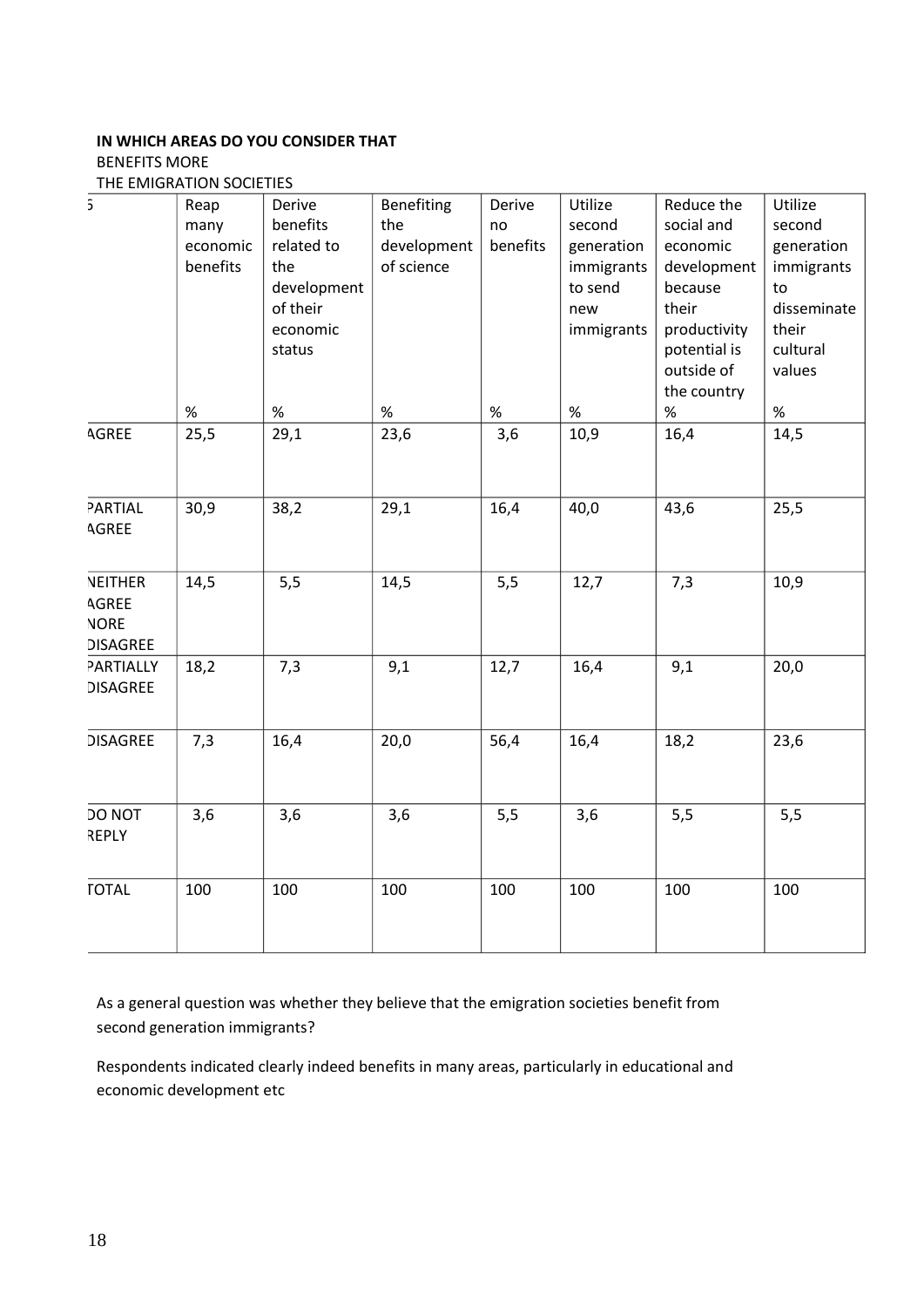# **CONCLUSIONS**

**The vast majority of the persons involved in this survey do not have A good knowledge of the various models existing of the migrant's social integration in particular to the differences amongst them.**

**Nevertheless the question how they define intercultural education? The maximum rate of them address to** it as mutual and equal acceptance of different cultural elements that promote the development of a common communication code.

**In addition, the biggest percentage of the participants questioned prefer like the best integration model the multicultural model though For the migrant children the one of the social integration.**

**On the part of the new educational and training systems for immigrants at school all the three mentioned are considered as fully successful with a small lead in multicultural school.**

**Furthermore, the 54, 5% of the interviewed persons firmly believes that migrant children have equal rights with their fellow Greek in the educational system, in the work place and in the social life.**

**In terms of their relationships with their peers at school more than 90% said they are very good and even better with their teachers more than 94%.**

**About difficulties in proportion of 75% of the second generation migrant students they reply that they do not face any problems in lessons while the others regard as fundamental problem not sufficient knowledge of the language.**

**Meanwhile the 50% believes that migrant children facing difficulties in relation to the development of long standing interpersonal relationships.**

**Also, believe that 75, 5% of migrant children are not well integrated into the Greek society.**

**Therefore, are needed policies of social integration in the host society? Anyway, regarding the questionnaire about the issues of educational policy that currently addressed to the migrant children in Greece (intercultural schools, reception classes, remedial teaching) are evaluated as extremely helpful and are indeed highly appreciated. As essential elements of social integration they consider naturalization and acquisition of Greek citizenship.**

**Finally the question whether benefit home countries respond That they actually benefits in many areas ,particularly in the economic, educational and development .**